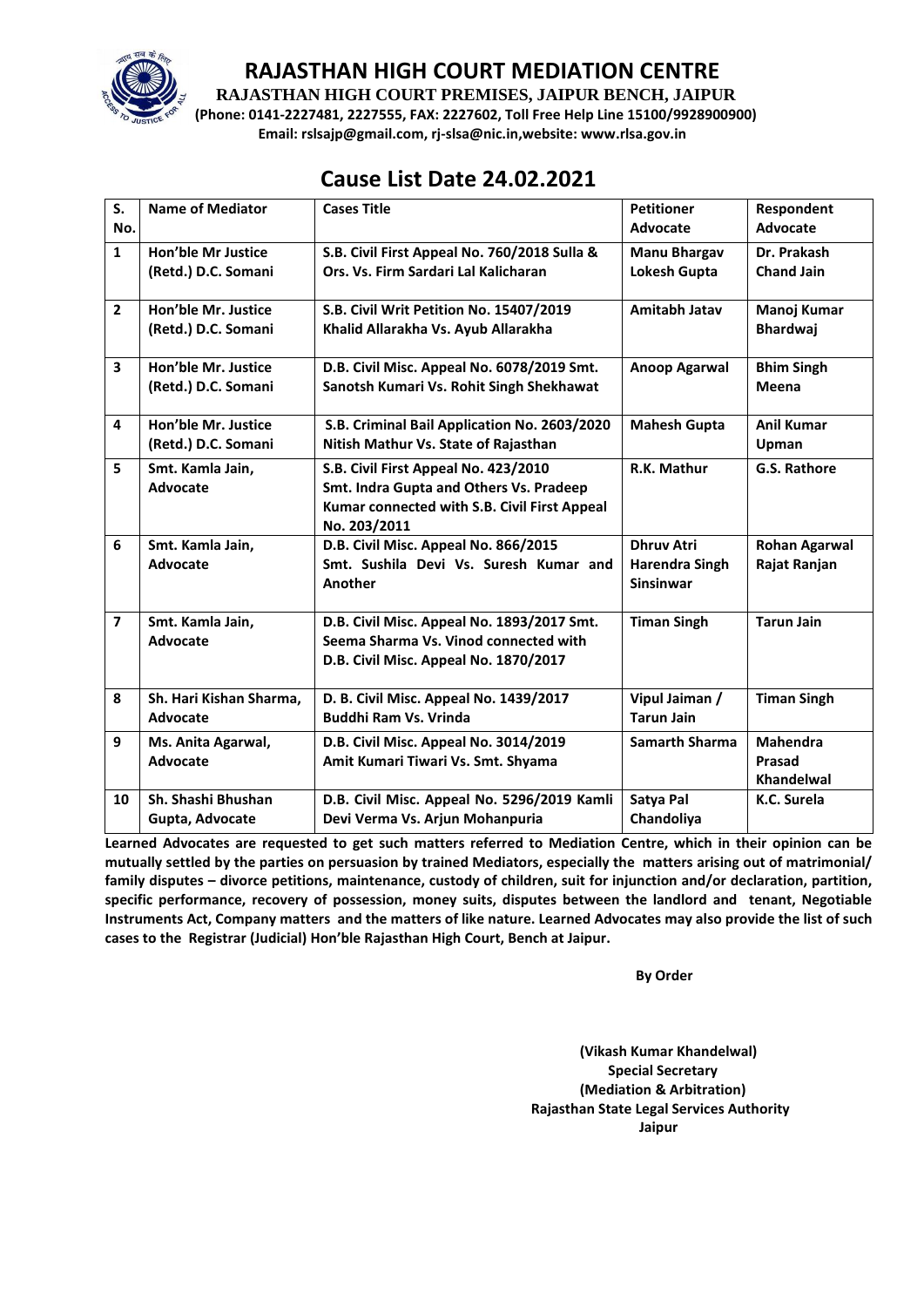

**RAJASTHAN HIGH COURT PREMISES, JAIPUR BENCH, JAIPUR**

**(Phone: 0141-2227481, 2227555, FAX: 2227602, Toll Free Help Line 15100/9928900900) Email: rslsajp@gmail.com, rj-slsa@nic.in,website: www.rlsa.gov.in**

# **Cause List Date 25.02.2021**

| S.<br>No.               | <b>Name of Mediator</b>   | <b>Cases Title</b>                           | <b>Petitioner</b><br><b>Advocate</b> | Respondent<br>Advocate |
|-------------------------|---------------------------|----------------------------------------------|--------------------------------------|------------------------|
| $\mathbf{1}$            | <b>Hon'ble Mr Justice</b> | D.B. Civil Misc. Appeal No. 5335/2016        | J.K. Singhi,                         | Vijay                  |
|                         | (Retd.) J.K. Ranka        | Rahul Soni Vs. Smt. Nikita @ Naina           | Sr. Advocate/                        | Choudhary,             |
|                         |                           |                                              | Narendra S.                          | N.C. Choudhary         |
|                         |                           |                                              | <b>Bhati</b>                         |                        |
| $\overline{2}$          | <b>Hon'ble Mr Justice</b> | D.B. Civil Miscellaneous Appeal No.          | Anita Agarwal/                       | <b>Govind Rawat</b>    |
|                         | (Retd.) J.K. Ranka        | 1598/2020 Dinesh Sharma Vs. Smt. Gargi       | Hemang                               |                        |
|                         |                           | <b>Sharma</b>                                | <b>Kumawat</b>                       |                        |
| 3                       | Hon'ble Mr. Justice       | D.B. Civil Miscellaneous Appeal No.          | Ms. Anita                            | <b>Vivek</b>           |
|                         | (Retd.) D.C. Somani       | 190/2020 Bhanwar Singh Vs. Smt. Praveen      | Agarwal /                            | Choudhary              |
|                         |                           | <b>Shekhawat</b>                             | Laxmi Kant                           |                        |
|                         |                           |                                              | <b>Tailor</b>                        |                        |
| 4                       | Hon'ble Mr. Justice       | D.B. Civil Misc. Appeal No. 3853/2019        | Gajendra Singh                       | <b>Tarun Jain</b>      |
|                         | (Retd.) D.C. Somani       | Connected with D.B. Civil Misc. Appeal No.   | Katela                               |                        |
|                         |                           | 3854/2019 Phoolchand Vs. Vidya               |                                      |                        |
| 5                       | Sh. Mohammad Hanif,       | D.B. Civil Misc. Appeal No. 1109/2019 Smt.   | Hari Krishana                        | <b>Anil Kumar</b>      |
|                         | RHJS (Retd.)              | Manjulata Gupta Vs. Raju Gupta               | <b>Sharma</b>                        | Yadav                  |
| 6                       | Sh. Mohammad Hanif,       | D.B. Civil Miscellaneous Appeal No.          | <b>Mukesh Sharma</b>                 | Sajid Ali              |
|                         | RHJS (Retd.)              | 3572/2019 Smt. Shobha Chandrawat & Anr.      |                                      |                        |
|                         |                           | <b>Vs Chetan Prakash</b>                     |                                      |                        |
| $\overline{\mathbf{z}}$ | <b>Sh. Mohammad Hanif</b> | S.B. Civil Second Appeal No. 530/2018        | J.K.                                 | <b>Tribhuvan</b>       |
|                         | RHJS (Retd.)              | Mahendra & Anr. Vs. Neeraj Sharma & Anr.     | Moochandani                          | Narayan Singh          |
| 8                       | Sh. Usman Ali Khan,       | S.B. Criminal Revision Petition No. 802/2019 | <b>Rakesh Chandel</b>                | Sajid Ali              |
|                         | RHJS (Retd.)              | Farid Khan Vs. Smt. Asma & Anr.              |                                      |                        |
|                         |                           |                                              |                                      |                        |
| 9                       | Sh. G.K. Garg,            | S.B. Civil Writ Petition No. 15175/2015      | S.K. Jindal                          | <b>Siddharth Bapna</b> |
|                         | Sr. Advocate              | Rajendra Singh And Ors. Vs Shribaksh Singh   |                                      |                        |
|                         |                           | and Ors.                                     |                                      |                        |
| 10                      | Sh. Swaraj Sharma,        | D.B. Civil Misc. Appeal No. 5870/2018        | <b>Aniket Sharma</b>                 | Yogesh                 |
|                         | <b>Advocate</b>           | Digamber Singh Vs. Meera                     |                                      | Choudhary              |
|                         |                           |                                              |                                      |                        |
| 11                      | Sh. Swaraj Sharma         | S.B. Criminal Revision Petition No. 287/2020 | J.K.                                 | <b>Vinod Kumar</b>     |
|                         | <b>Advocate</b>           | Neha Choudhary Vs. Arun Singh                | Moochandani                          | <b>Sharma</b>          |
|                         |                           |                                              |                                      |                        |
| 12                      | Sh. Ashwani Chobisa,      | S.B. Criminal Bail Cancellation Application  | Rajesh Kumar                         | <b>Anil Kumar</b>      |
|                         | <b>Advocate</b>           | No. 75/2020 Smt. Resham Yadav Vs. State of   | <b>Sharma</b>                        | Yadav                  |
|                         |                           | Rajasthan                                    |                                      |                        |
| 13                      | Sh. Manoj Sharma,         | S. B. Civil Misc. Appeal No. 3714/2014       | <b>Vikram Singh</b>                  | <b>Rizwan Ahmed</b>    |
|                         | <b>Advocate</b>           | Smt. Phoolwati Devi & Ors. Vs. Mohammad      |                                      |                        |
|                         |                           | Shamshad & Ors.                              |                                      |                        |
| 14                      | Sh. Sageer Ahammed,       | S.B. Civil Misc. Appeal No. 1304/2019        | Jai Prakash                          | <b>Mohammed</b>        |
|                         | Advocate                  | Laxmi Devi and Anr. Vs. Manju Devi           | Gupta                                | <b>Anees</b>           |
| 15                      |                           | PIM Application No. 09/2021                  | L.L. Gupta                           | Anuroop Singhi         |
|                         |                           | M/s Brahm Prakash Modi Vs. Jaipur            |                                      |                        |
|                         |                           | Development Authority & Anr.                 |                                      |                        |
| 16                      |                           | PIM Application No. 27/2021                  | Ajay Shukla                          |                        |
|                         |                           | Bank of India Vs. M/s Sherya Associates      |                                      |                        |
| 17                      |                           | PIM Application No. 26/2021                  | Ajay Shukla                          |                        |
|                         |                           | Bank of India Vs. M/s Rajasthan Sales        |                                      |                        |
|                         |                           | Corporation                                  |                                      |                        |
| 18                      |                           | PIM Application No. 25/2021                  | Ajay Shukla                          |                        |
|                         |                           | Bank of India Vs. Aayush Décor.              |                                      |                        |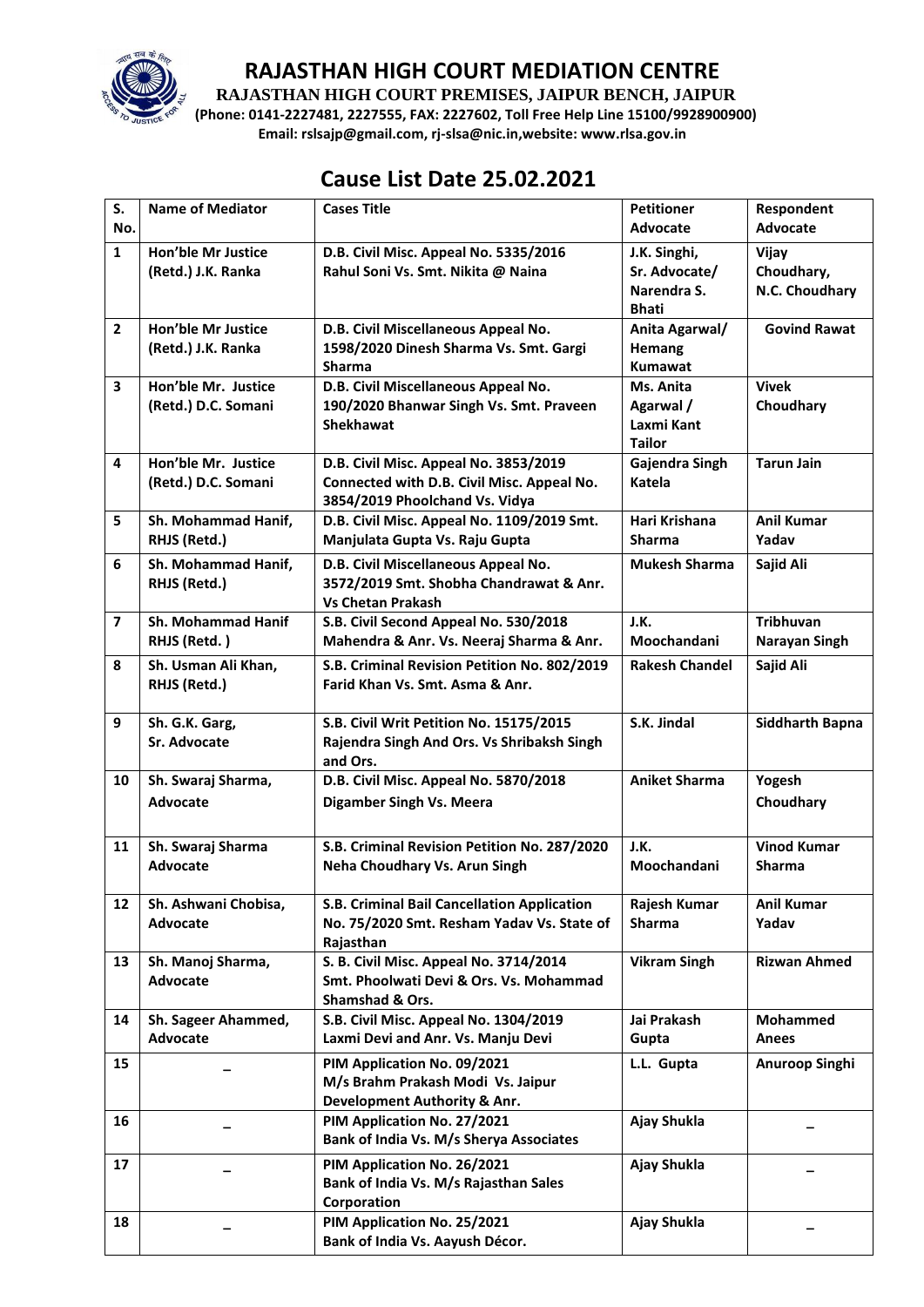

**RAJASTHAN HIGH COURT PREMISES, JAIPUR BENCH, JAIPUR**

**(Phone: 0141-2227481, 2227555, FAX: 2227602, Toll Free Help Line 15100/9928900900) Email: rslsajp@gmail.com, rj-slsa@nic.in,website: www.rlsa.gov.in**

| 19 | PIM Application No. 24/2021<br>Bank of India Vs. M/s Polymade Doors.                                | Ajay Shukla                         |            |
|----|-----------------------------------------------------------------------------------------------------|-------------------------------------|------------|
| 20 | PIM Application No. 29/2021<br>Bank of India Vs. M/s Chitranshi Enterprises                         | Ajay Shukla                         |            |
| 21 | PIM Application No. 28/2021<br>Bank of India Vs. M/s Akansha Traders                                | Ajay Shukla                         |            |
| 22 | PIM Application No. 60/2020 Mrs. Sharda<br>Falor & Ors. Vs. Bajrang Lal Pareek                      | Sukriti Kasliwal                    | Ajay Gupta |
| 23 | PIM Application No. 05/2021<br>Vasibala Ventures Pvt. Ltd. Vs. Cyale<br><b>Technology Pvt. Ltd.</b> | <b>Nitesh</b><br><b>Shrivastava</b> |            |
| 24 | PIM Application No. 06/2021<br>Strider Ventures Vs. Cyale Technology Pvt.<br>Ltd.                   | <b>Nitesh</b><br><b>Shrivastava</b> |            |

**Learned Advocates are requested to get such matters referred to Mediation Centre, which in their opinion can be mutually settled by the parties on persuasion by trained Mediators, especially the matters arising out of matrimonial/ family disputes – divorce petitions, maintenance, custody of children, suit for injunction and/or declaration, partition, specific performance, recovery of possession, money suits, disputes between the landlord and tenant, Negotiable Instruments Act, Company matters and the matters of like nature. Learned Advocates may also provide the list of such cases to the Registrar (Judicial) Hon'ble Rajasthan High Court, Bench at Jaipur.** 

**By Order** 

**(Vikash Kumar Khandelwal) Special Secretary (Mediation & Arbitration) Rajasthan State Legal Services Authority Jaipur**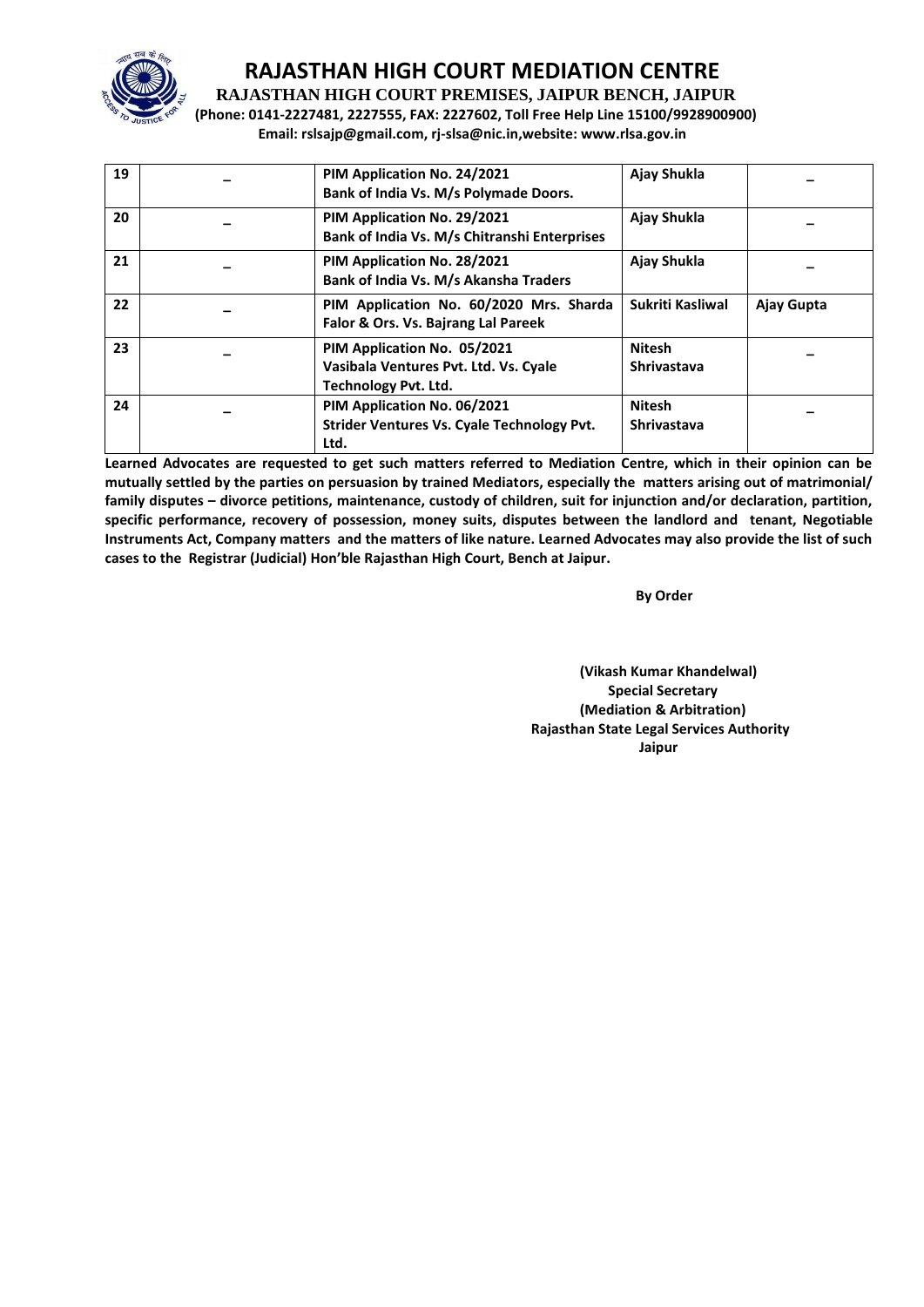

**RAJASTHAN HIGH COURT PREMISES, JAIPUR BENCH, JAIPUR**

**(Phone: 0141-2227481, 2227555, FAX: 2227602, Toll Free Help Line 15100/9928900900) Email: rslsajp@gmail.com, rj-slsa@nic.in,website: www.rlsa.gov.in**

# **Cause List Date 26.02.2021**

| S.<br>No.               | <b>Name of Mediator</b>                                  | <b>Cases Title</b>                                                                        | <b>Petitioner</b><br>Advocate   | Respondent<br><b>Advocate</b>    |
|-------------------------|----------------------------------------------------------|-------------------------------------------------------------------------------------------|---------------------------------|----------------------------------|
|                         |                                                          |                                                                                           |                                 |                                  |
| $\mathbf{1}$            | Hon'ble Mr. Justice<br>(Retd.) Prashant Kumar<br>Agarwal | PIM Application No. 86/2020 Pelikan Dossier<br>Pvt. Ltd. Vs. Autolite (India) Ltd. & Anr. | <b>Anand Sharma</b>             | <b>Virendra Singh</b><br>Rathore |
| $\mathbf{2}$            | <b>Hon'ble Mr Justice</b>                                | PIM Application No. 144/2020                                                              | <b>Anand Sharma</b>             | Sanjeev Kumar                    |
|                         | (Retd.) J.K. Ranka                                       | Shri Vaibhay Meta Cast Private Limited Vs.                                                |                                 |                                  |
|                         |                                                          | Shaardatech Machine Industries Pvt. Ltd.                                                  |                                 |                                  |
| 3                       | Sh. A.R. Patwardhan,                                     | S.B. Civil Transfer Application No. 100/2019                                              | Madhumita                       | M.S. Raghav                      |
|                         | RHJS (Retd.)                                             | PretiBala Sharma Vs. Mahesh Kumar Sharma                                                  |                                 |                                  |
| 4                       | Sh. D.P.Sharma,                                          | S. B. Criminal Miscellaneous Bail Application                                             | R.K. Agarwal                    | <b>Vivek Singh</b>               |
|                         | RHJS (Retd.)                                             | No. 9155/2019 Sunil Kallani Vs. State of                                                  |                                 | <b>Bajwa</b>                     |
|                         |                                                          | Rajasthan                                                                                 |                                 |                                  |
| 5                       | Sh. Suresh pareek,                                       | D.B. Civil Misc. Matrimonial Appeal No.                                                   | <b>Yogesh Chandra</b>           | <b>Arun Singh</b>                |
|                         | <b>Sr. Advocate</b>                                      | 5288/2019 Anil Joshi Vs. Anita Joshi                                                      | Joshi                           | <b>Shekhawat</b>                 |
| 6                       | Smt. Kamla Jain,                                         | D.B. Civil Misc. Appeal No. 1938/2020                                                     | Mohit                           | <b>Anshul Sharma</b>             |
|                         | <b>Advocate</b>                                          | Jagdish Prasad Sharma Vs. Smt. Seema                                                      | <b>Khandelwal</b>               |                                  |
|                         |                                                          |                                                                                           |                                 |                                  |
| $\overline{\mathbf{z}}$ | Smt. Kamla Jain,<br><b>Advocate</b>                      | D.B. Civil Misc. Appeal No. 4062/2019<br>Narottamsharma Vs. Smt. Anita Sharma             | Vishnu Shankar                  | <b>Rahul Tiwari</b>              |
|                         |                                                          | <b>Alias Nikki</b>                                                                        | Badaya,<br><b>SumatiBishnoi</b> |                                  |
| 8                       | Sh. Vikas Jain,                                          | D.B. Civil Misc. Appeal No. 5822/2019 Rekha                                               | Prashant                        | Raunak /                         |
|                         | <b>Advocate</b>                                          | Sharma Vs. Mahesh Sharma                                                                  | <b>Sharma</b>                   | <b>Phool Singh</b>               |
| 9                       | Sh. Vikas Jain,                                          | S.B. Criminal Misc. Bail Application No.                                                  | <b>Swadeep Singh</b>            | L.N. Kapoor                      |
|                         | Advocate                                                 | 6627/2020 Ranvir Singh Vs. State of                                                       | Hora                            |                                  |
|                         |                                                          | Rajasthan                                                                                 |                                 |                                  |
|                         |                                                          |                                                                                           |                                 |                                  |
| 10                      | Sh. Vikas Jain                                           | D.B. Civil Misc. Appeal No. 1168/2020                                                     | <b>Samarth Sharma</b>           | Ajay Sharma /                    |
|                         | Advocate                                                 | Harish Sehgal Vs. Smt. Jyoti                                                              |                                 | Ms. Shilpa                       |
|                         |                                                          |                                                                                           |                                 | Sharma                           |
| 11                      | Ms. Anupama                                              | S.B. Criminal Misc. Bail Application No.                                                  | <b>Rajneesh Gupta</b>           | <b>Mahesh Sharma</b>             |
|                         | Chaturvedi, Advocate                                     | 11252/2020 Suraj Singh Vs. State of<br>Rajasthan                                          |                                 |                                  |
| 12                      | Sh. Ajay Kumar Bajpai,                                   | D.B. Civil Misc. Appeal No. 2031/2019 Pankaj                                              | <b>Nitin Kumar</b>              | <b>Pallav Sharma</b>             |
|                         | Advocate                                                 | Mishra Vs. Smt. Nutan Mishra                                                              | Sharma                          |                                  |
| 13                      | Sh. Rajendra Singh                                       | S.B. Criminal Misc. Petition No. 1939/2015                                                | R.B. Mathur                     | <b>Rajneesh Gupta</b>            |
|                         | Shekhawat, Advocate                                      | Satyanarain Napit and Ors. Vs. State of                                                   |                                 |                                  |
|                         |                                                          | Rajasthan                                                                                 |                                 |                                  |
| 14                      | <b>Sh. Satish Kumar</b>                                  | D.B. Civil Misc. Appeal No. 5435/2019                                                     | Hari Krishna                    | <b>Kaulesh Kumar</b>             |
|                         | Awasthi, Advocate                                        | Kapil Mittal Vs. Teena & Anr.                                                             | <b>Sharma</b>                   |                                  |
| 15                      | Smt. Sumati Bishnoi,                                     | D.B. Civil Misc. Appeal No. 2595/2019                                                     | Jaideep Singh                   | <b>Mahesh Kumar</b>              |
|                         | Advocate                                                 | Shimla Devi Vs. Shankar                                                                   |                                 | <b>Sharma</b>                    |
| 16                      | <b>Sh. Arvind Kumar</b>                                  | S.B. Civil Transfer Application No. 308/2019                                              | <b>Ritwick Dave</b>             | <b>Vikram Singh</b>              |
|                         | Pareek, Advocate                                         | Smt. Vaishali Mehta Vs. Shubham Arora                                                     |                                 |                                  |
| 17                      | <b>Sh. Harish Kumar</b>                                  | S.B. Cr. Misc. Bail Application No. 2261/2020                                             | <b>Mahendra</b>                 | <b>Anil Kumar</b>                |
|                         | Tripathi, Advocate                                       | Arun Kumar Vs State of Rajasthan                                                          | Shandilya                       | Upman                            |
|                         |                                                          |                                                                                           |                                 |                                  |
| 18                      | Sh. P.K. Kasliwal,                                       | S.B. Criminal Misc. Petition No. 628/2016                                                 | S.S. Sunda                      | Anil Agarwal,                    |
|                         | Advocate                                                 | Rakhi and Ors. Vs. State of Rajasthan and                                                 |                                 | <b>Vikram Singh</b>              |
|                         |                                                          | Anr.                                                                                      |                                 | Chuhan                           |
|                         |                                                          |                                                                                           |                                 |                                  |